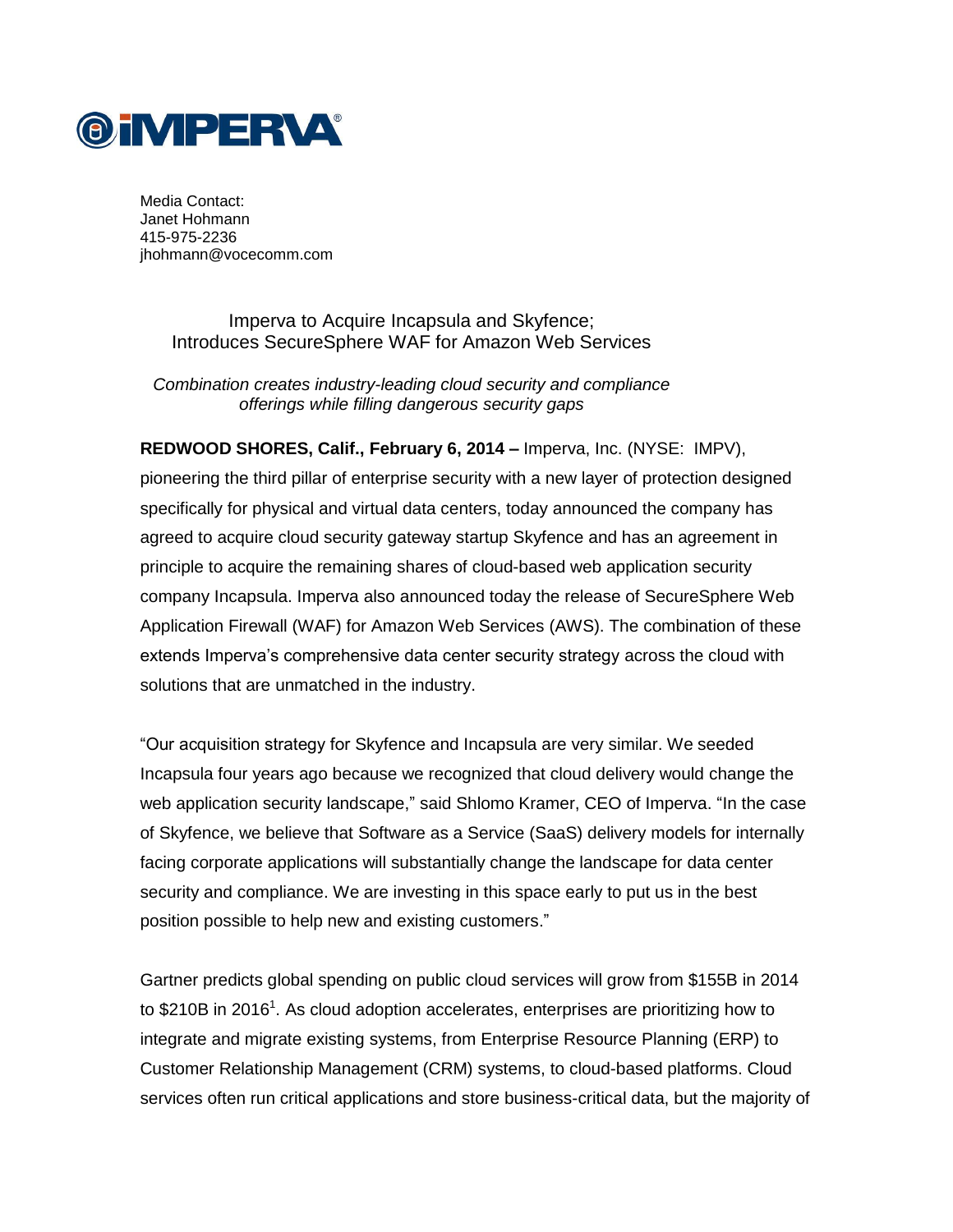existing security controls do not cover the range of different cloud deployments because they were designed for on-premise applications.

"For some time now, we've seen our customers take advantage of cloud-based services to reduce costs and increase flexibility. However, moving applications and data offpremise causes new and very significant risk exposure for organizations," said Mark Kraynak, Senior Vice President, Worldwide Marketing, Imperva. "The strategy we are unveiling today comprehensively addresses the dangerous security gaps raised by the move to the cloud."

Imperva's strategy covers security gaps with multiple cloud deployment models. For internally facing corporate applications, the move to the cloud obviates traditional onpremise activity monitoring and security solutions. To fill this gap, Skyfence delivers a cloud gateway that provides a comprehensive security and compliance stack. For externally facing production applications, the cloud is changing deployment in two ways. Some customers prefer a SaaS model for WAF delivery. Incapsula directly meets that need with an application-aware global CDN platform that provides best-of-breed security, DDoS protection, load balancing, and failover solutions. Other customers prefer an Infrastructure as a Service (IaaS) model by which they can leverage the economies of scale of their cloud provider to realize significant cost savings. For these customers, SecureSphere for AWS allows them to move their applications without sacrificing security.

#### **Imperva Skyfence**

The first component of Imperva's strategy is the agreement to acquire Skyfence. Skyfence protects the internal corporate applications, like employee- and back officeoriented applications that are moving to SaaS delivery models. Despite being internal, these applications allow access from the internet, which exposes them to the vulnerabilities intrinsic to public facing applications. This also creates security challenges and regulatory and compliance challenges as it moves responsibility for housing the data to a third party.

Skyfence has developed a solution providing real time visibility and control over corporate use of SaaS applications, which enforces security policy, protects sensitive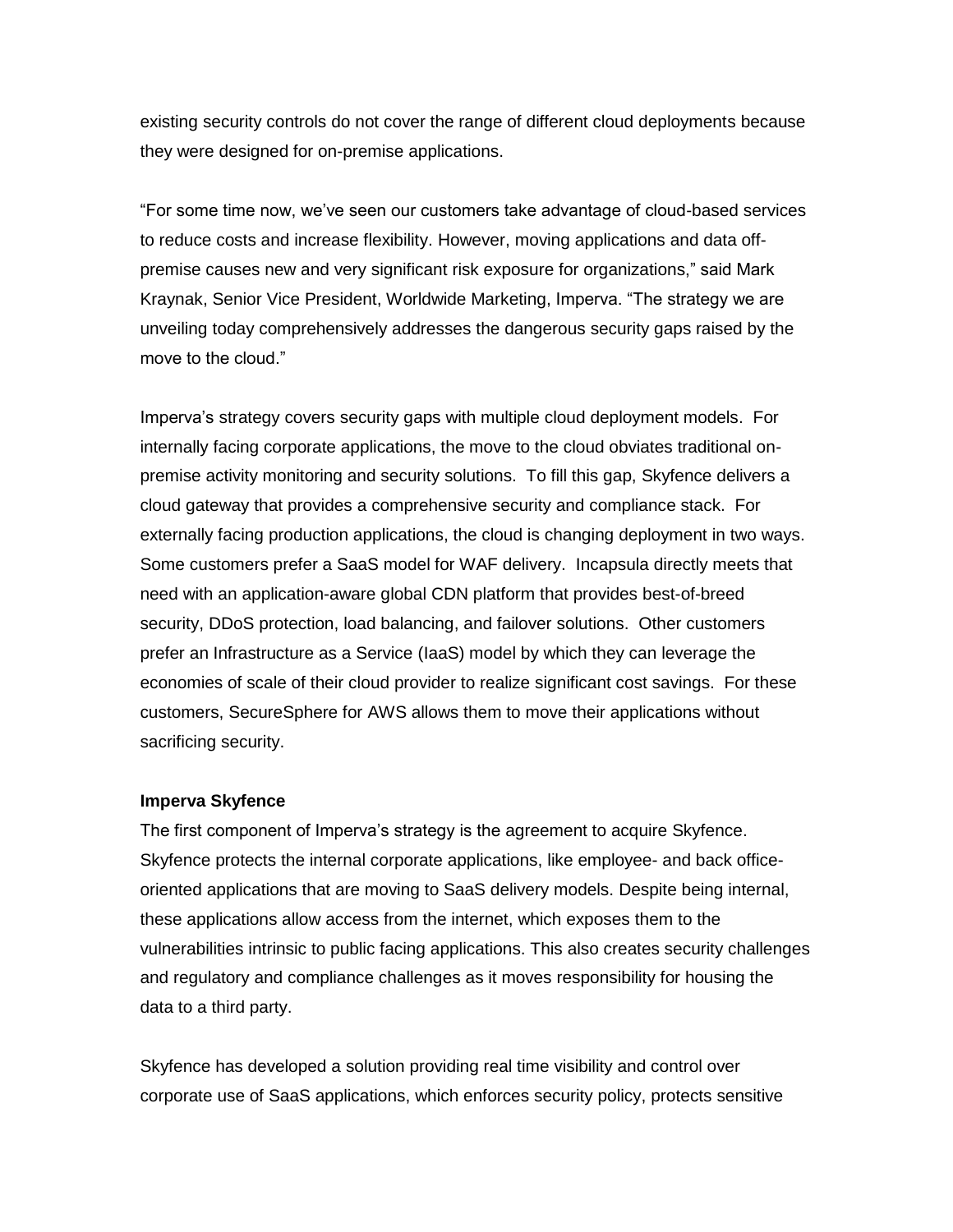data from external and inside threats, and ensures compliance with standards. Skyfence uses proprietary network traffic analysis and Dynamic User Fingerprinting technology to profile normal user behavior and detect anomalies that could indicate cyber-attacks or inside threats. Through a single, central gateway, the solution provides organizations with the power to discover all of the cloud assets that are in use and to uniformly enforce security and compliance policies in addition to controlling user access to sensitive data, privileged user activity and API access to the service.

There are three main customer challenges driving the need for Skyfence:

- Managing Compliance in the Cloud Skyfence generates an audit trail of all user access ranging from login events to a full activity log and enables enforcement of the necessary separation of duties between the SaaS administrator and IT security. Administrators can generate activity reports for both internal and external compliance audits and exposure reports for forensic analysis.
- Controlling "Shadow IT" Skyfence will automatically detect cloud applications that are used without corporate approval and provides risk scores and usage metrics.
- Cyber Intrusion Prevention The weakest link in many cloud applications' security is the abuse of legitimate user accounts. Skyfence identifies and protects against account-centric attacks including account takeovers, man-in-themiddle attacks, DNS poisoning, and brute force attacks.

# **Imperva Incapsula**

The second component of this strategy is our agreement in principle to purchase of the remaining stake in Incapsula to deliver security for external facing production applications like online banking, online gaming, and retail applications. Through an application-aware global Cloud Delivery Network (CDN) platform, Incapsula provides websites and web applications with best-of-breed security, DDoS protection, load balancing, and failover solutions, available as standalone services or as an integrated solution.

• Incapsula's enterprise-grade PCI-certified WAF protects customers' websites or applications so that they are secure and available. Based on Imperva's industryleading technology and experience and using a SaaS approach, Incapsula's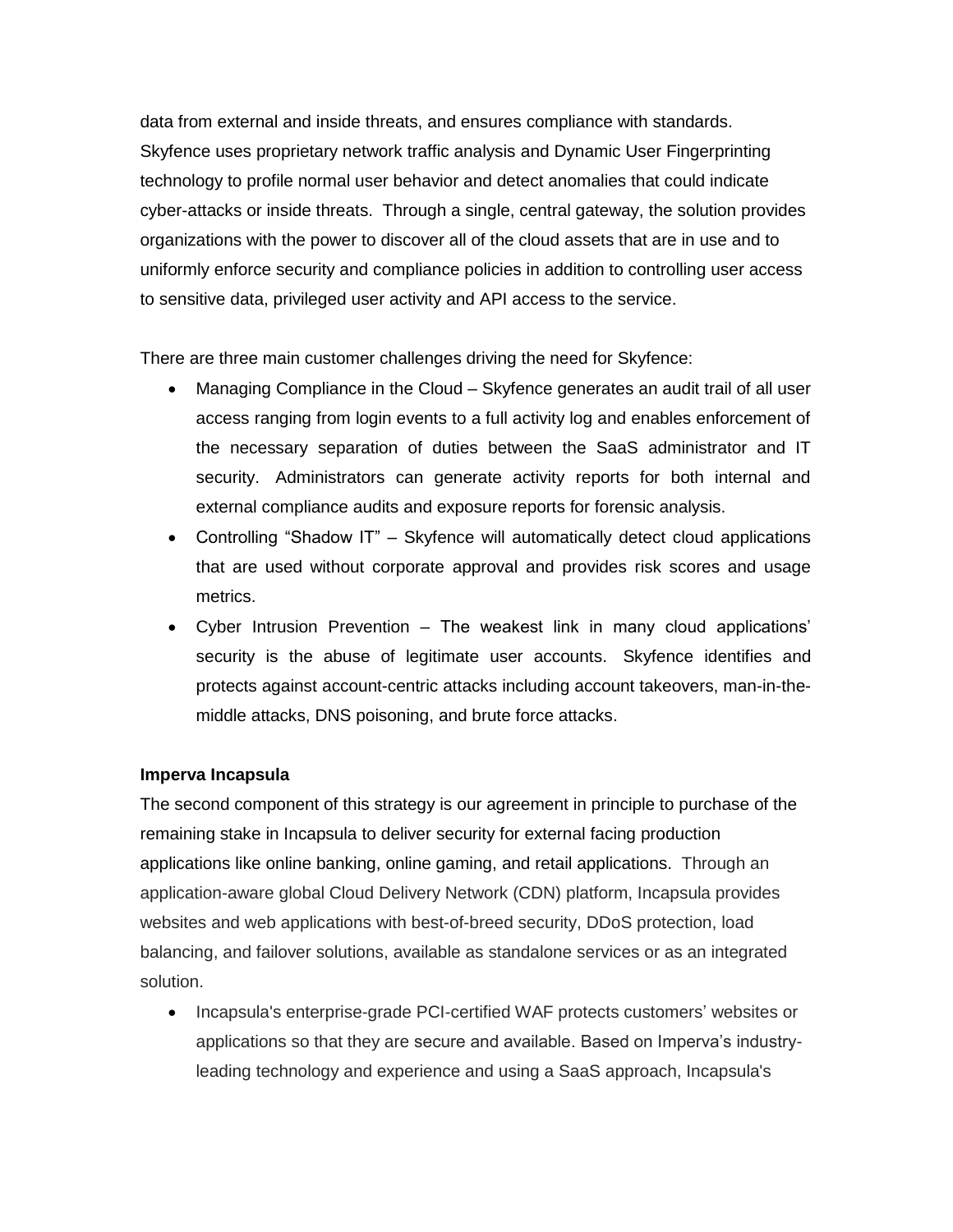security experts protect customers against new and emerging threats.

- Incapsula DDoS applies mitigation outside of a customer's network, meaning that only filtered traffic reaches the host. Incapsula maintains an extensive DDoS threat knowledgebase, which includes new and emerging attack methods. This constantly-updated information is aggregated across the entire network, identifying new threats as they emerge, detecting known malicious users, and applying remedies in real-time across all Incapsula-protected websites.
- Incapsula's CDN is a powerful network of data centers located around the world that delivers full site acceleration. On average, websites using Incapsula's CDN are 50% faster and consume 40%-70% less bandwidth.
- Incapsula's Layer 7 Load Balancing and Failover balances traffic across multiple web servers directly from the cloud. This allows websites and applications to scale beyond the capacity of a single web server without requiring a local load balancing appliance or virtual appliance.

Over four years ago, Imperva anticipated that the WAF market would be ready to take advantage of cloud delivery models, so the Imperva team invested in Incapsula as a majority owned subsidiary. Imperva intends to bring Incapsula fully in house to allow for scale as the demand for Incapsula technology grows.

# **Imperva SecureSphere WAF for AWS**

The third component of this strategy is Imperva's new SecureSphere Web Application Firewall version for Amazon Web Services. Similar to Incapsula, this product is primarily for externally facing production applications, but for customers that want to take their onpremise solution to the cloud or that prefer a "do it yourself" model for application security. Enterprise customers are making a strong push to move their customer facing applications to Amazon Web Services so that they can realize significant infrastructure savings by managing load peaks with temporary Amazon capacity. With SecureSphere for AWS, customers can replicate their existing on-premise security controls as they migrate to the cloud.

SecureSphere WAF for AWS was designed to natively take advantage of Amazon Web Services infrastructure. Leveraging Amazon Cloud Formation, WAF instances are created and moved along with the applications they protect, including across Availability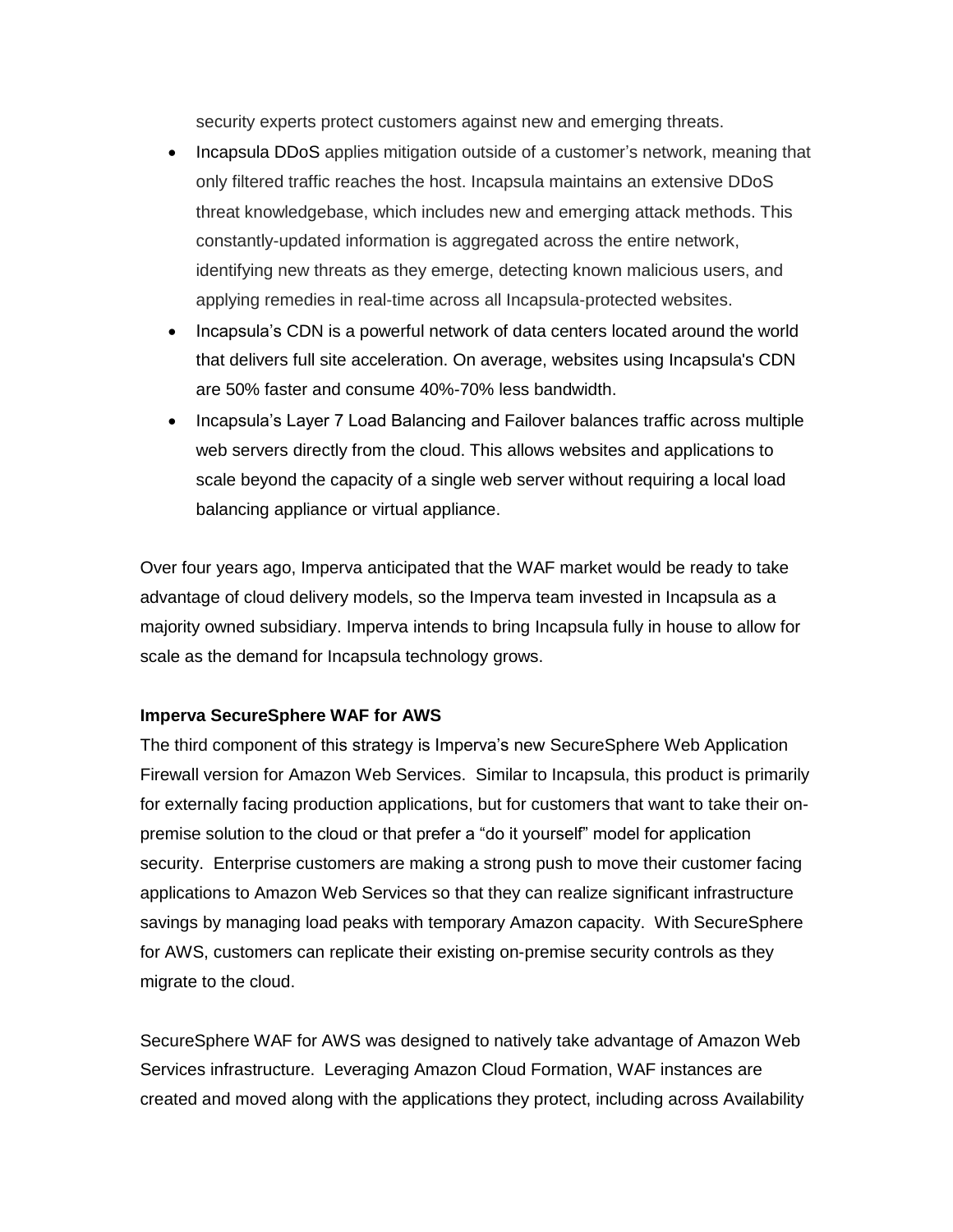Zones, allowing for fast deployment of large enterprise-scale environments with minimal operational overhead. Instances of SecureSphere are created or removed from the deployment following Amazon's auto-scaling policies. These abstractions can dramatically improve the efficiency of IT and security operations teams.

SecureSphere for AWS has been in limited availability since late 2013 and will be generally available in March 2014.

Imperva expects the acquisitions of Skyfence and Incapsula to close in the first quarter of 2014.

### **About Imperva**

Imperva, pioneering the third pillar of enterprise security, fills the gaps in endpoint and network security by directly protecting high-value applications and data assets in physical and virtual data centers. With an integrated security platform built specifically for modern threats, Imperva data center security provides the visibility and control needed to neutralize attack, theft, and fraud from inside and outside the organization, mitigate risk, and streamline compliance. Over 3,000 customers in more than 75 countries rely on our SecureSphere® platform to safeguard their business. Imperva is headquartered in Redwood Shores, California. Learn more: [www.imperva.com,](http://cts.businesswire.com/ct/CT?id=smartlink&url=http%3A%2F%2Fwww.imperva.com%2F&esheet=50744444&newsitemid=20131105006900&lan=en-US&anchor=www.imperva.com&index=5&md5=df304ad099aae5d48d95ae8263c83723) our [blog,](http://cts.businesswire.com/ct/CT?id=smartlink&url=http%3A%2F%2Fblog.imperva.com%2F&esheet=50744444&newsitemid=20131105006900&lan=en-US&anchor=blog&index=6&md5=010da1351e4c7ad11d145db368f8d49e) on [Twitter.](http://cts.businesswire.com/ct/CT?id=smartlink&url=http%3A%2F%2Fwww.twitter.com%2Fimperva%2F&esheet=50744444&newsitemid=20131105006900&lan=en-US&anchor=Twitter&index=7&md5=0ab2228ffdfc775afac9cb1f67d16785)

# **Forward Looking Statements**

This news release contains forward-looking statements, including those regarding our belief that the combination of our SecureSphere for AWS, Skyfence and Incapsula will enable us to offer a comprehensive solution that addresses the dangerous security gaps raised by the move to the cloud; the anticipated benefits to Imperva of the contemplated acquisitions of Skyfence and Incapsula; the expected timing of the completion of the transaction; and the ability to complete the transaction considering the various closing conditions. These forward-looking statements are subject to material risks and uncertainties that could cause actual results to differ materially from those in the forwardlooking statements. Investors should consider important risk factors, which include: the risk that Imperva will be unable to successfully integrate Skyfence and Incapsula, the risk that Imperva will have difficulty retaining key employees of Skyfence and Incapsula; the risk that our development expenses are greater than we anticipate; and other risks detailed under the caption "Risk Factors" in the company's Quarterly Report on Form 10- Q filed with the SEC on November 12, 2013 and the company's other SEC filings. You can obtain copies of the company's SEC filings on the SEC's website at [www.sec.gov.](http://www.sec.gov/)

#### ###

\_\_\_\_\_\_\_\_\_\_\_\_

© 2014 Imperva, Inc. All rights reserved. Imperva, the Imperva logo and SecureSphere are trademarks of Imperva, Inc. All other brand, service or product names are trademarks of their respective companies or owners.